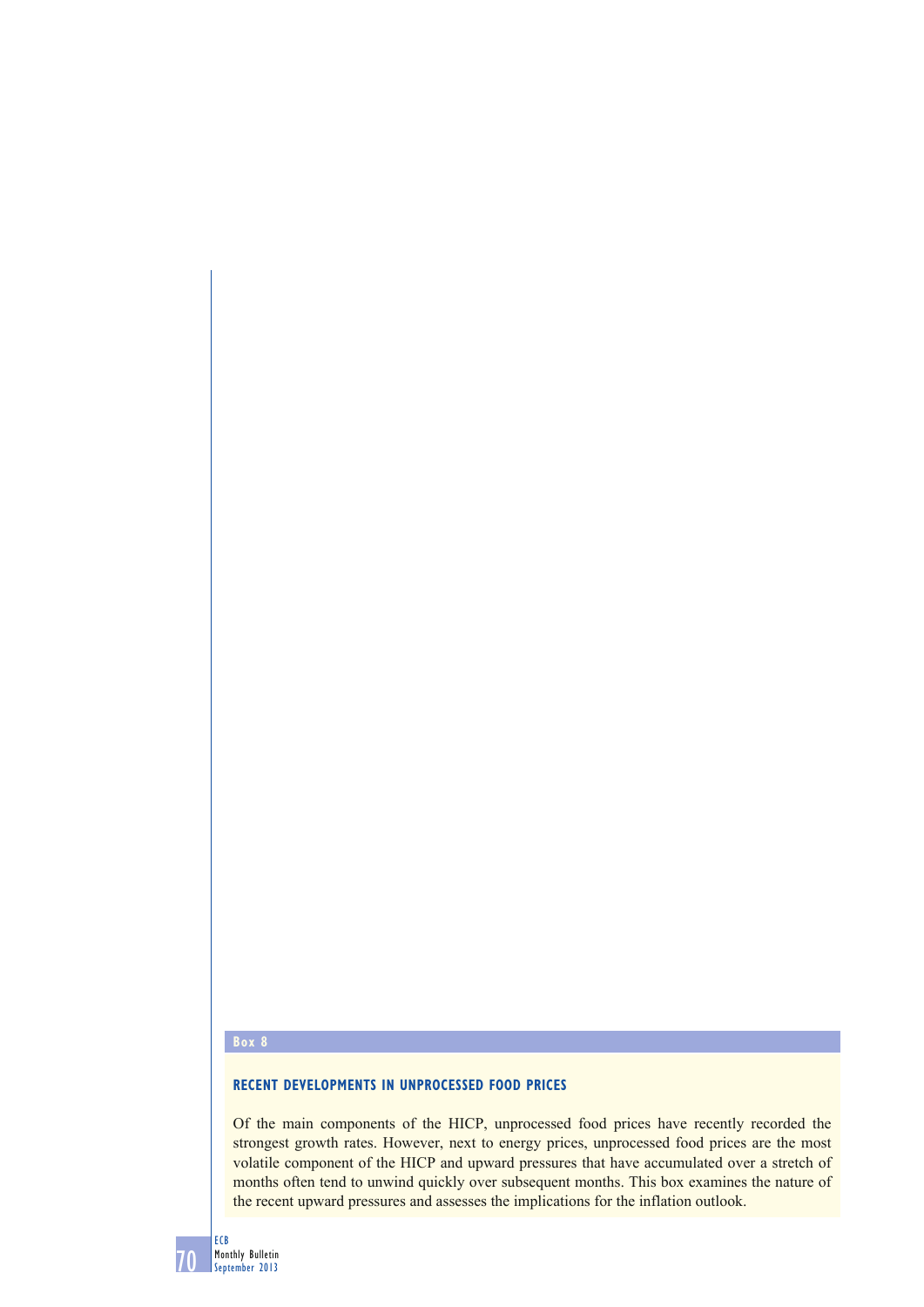### **ECONOMIC AND MONETARY DEVELOPMENTS**

Prices and costs

# **Putting the recent developments into perspective**

Unprocessed food prices rose at an annual rate of around 5% in the months from May to July 2013 and despite their relatively low weight (7.3%) in the total HICP basket thus made a significant contribution to overall HICP inflation. Looking back over the period since 1999 the annual rate of change of this component has only been higher on one occasion, namely in 2001 and early 2002, when health concerns associated with animal diseases led to upward pressure on beef prices and  $-$  via substitution  $-$  the prices of other meat items.<sup>1</sup> The recent high rates of unprocessed food price inflation have instead been due mainly to rising contributions from vegetable and fruit prices (see Chart A).

Vegetable and fruit prices account for most of the volatility in unprocessed food price inflation, largely reflecting shifts in the intra-annual pattern of the month-on-month changes. Such shifts are often due to supply disruptions related to the effects of the weather on agricultural production. As a result of changes in the methodology for the treatment of seasonal products in the HICP, $<sup>2</sup>$  the volatility in month-on-month changes has increased at the euro area level and</sup> comparisons with historical intra-annual patterns are surrounded by greater uncertainty. Looking beyond this uncertainty, the cumulative change in vegetable and fruit prices since August 2012 has been greater than that observed in earlier corresponding periods. More specifically, it has been greater than the 1999-2012 average of the cumulative change observed from the August of the previous year and has moved above the range of one standard deviation either side of this

1 See the box entitled "Recent unprocessed food price developments: the impact of BSE and foot-and-mouth disease", *Monthly Bulletin*, ECB, May 2001.

2 See the box entitled "Methodological changes in the compilation of the HICP and their impact on recent data", *Monthly Bulletin*, ECB, April 2011*.*



## **Chart A Unprocessed food price inflation and contributions from its sub-components**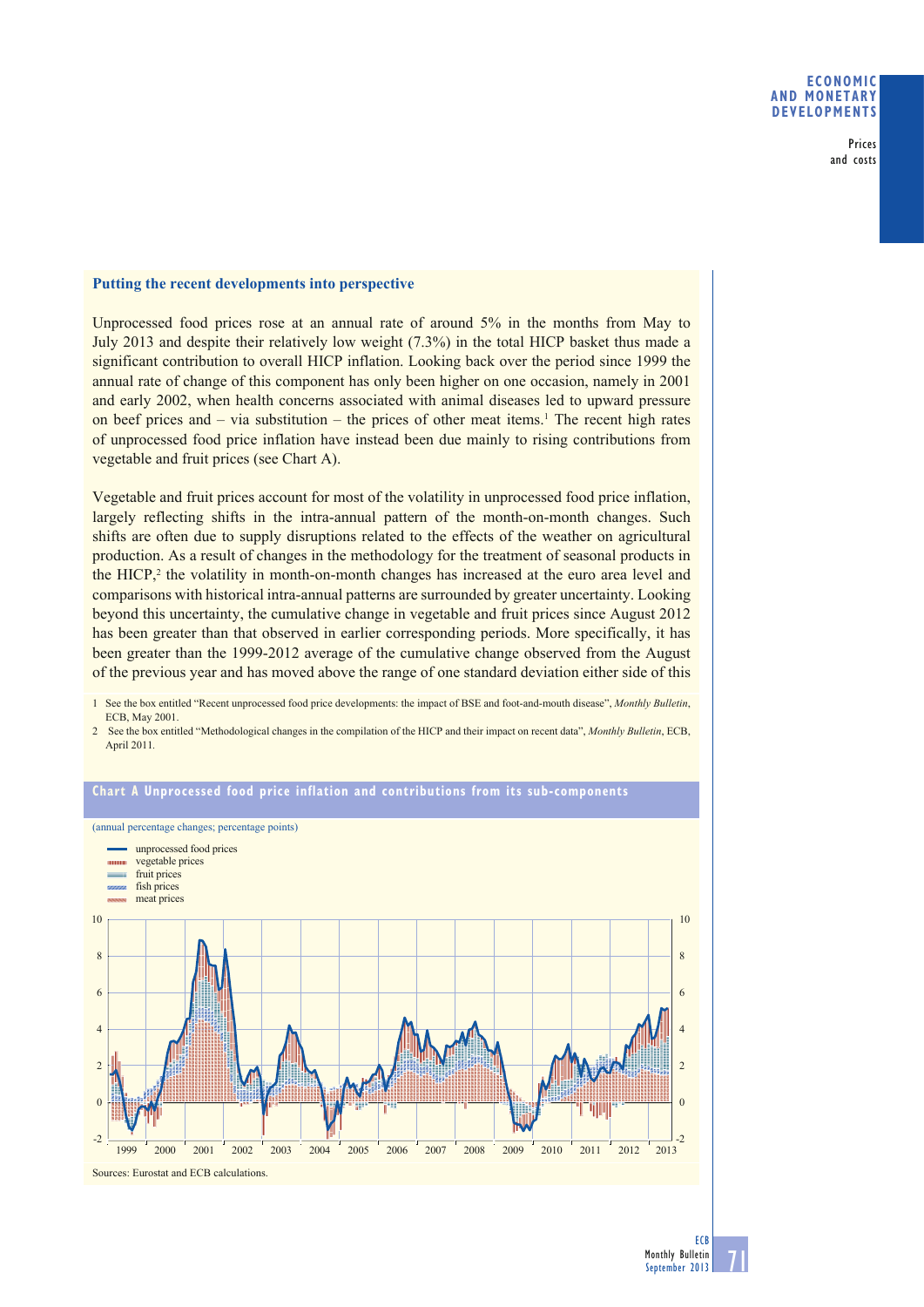

Sources: Eurostat and ECB calculations. Note: The shaded areas indicate +/- one standard deviation in the index levels for each month relative to their level in the August of the previous year over the period from 1999 to 2012.

historical average (see Chart B). This greater change has been due mainly to developments in May and June 2013. By contrast, data for July 2013 show some easing in both vegetable and fruit prices, which is broadly in line with their normal seasonal patterns. In the case of vegetable prices, the recent increase in the annual growth rates is also due to base effects, as the seasonal summer decline set in somewhat later than usual in 2013, while in 2012 it had set in somewhat earlier.

#### **Assessing the nature of the recent upward pressures**

The strong upward movement in fruit and vegetable prices in spring 2013 is likely to be due to supply shortages as a result of bad weather conditions. Owing to the longer winter and excessive rainfall, countries in both northern and southern Europe experienced poor or delayed harvests for some seasonal fruit and vegetable items. As the production and consumption of vegetables and fruit have a relatively high regional dimension, this is likely to have resulted in higher prices in the countries concerned. Upward pressures from vegetable and fruit prices have been observed in nearly all euro area countries, albeit to different extents. The annual rates of change for these two sub-components over the period from May to July 2013 have been above the third quartile of the historical distribution of annual rates of change since 1999 in 13 out of the 17 euro area countries in the case of fruit prices and 11 countries in the case of vegetable prices (see Chart C). Differences in the size of the increase across countries and between fruit and vegetable prices lends support to the interpretation that regional weather conditions are the main reason for the recent surge in these prices. Other factors such as different shares of imported vegetables and fruits, or differences in the transmission of the weather-related supply shock to final consumer prices may also have played a role.

72 ECB Monthly Bulletin September 2013